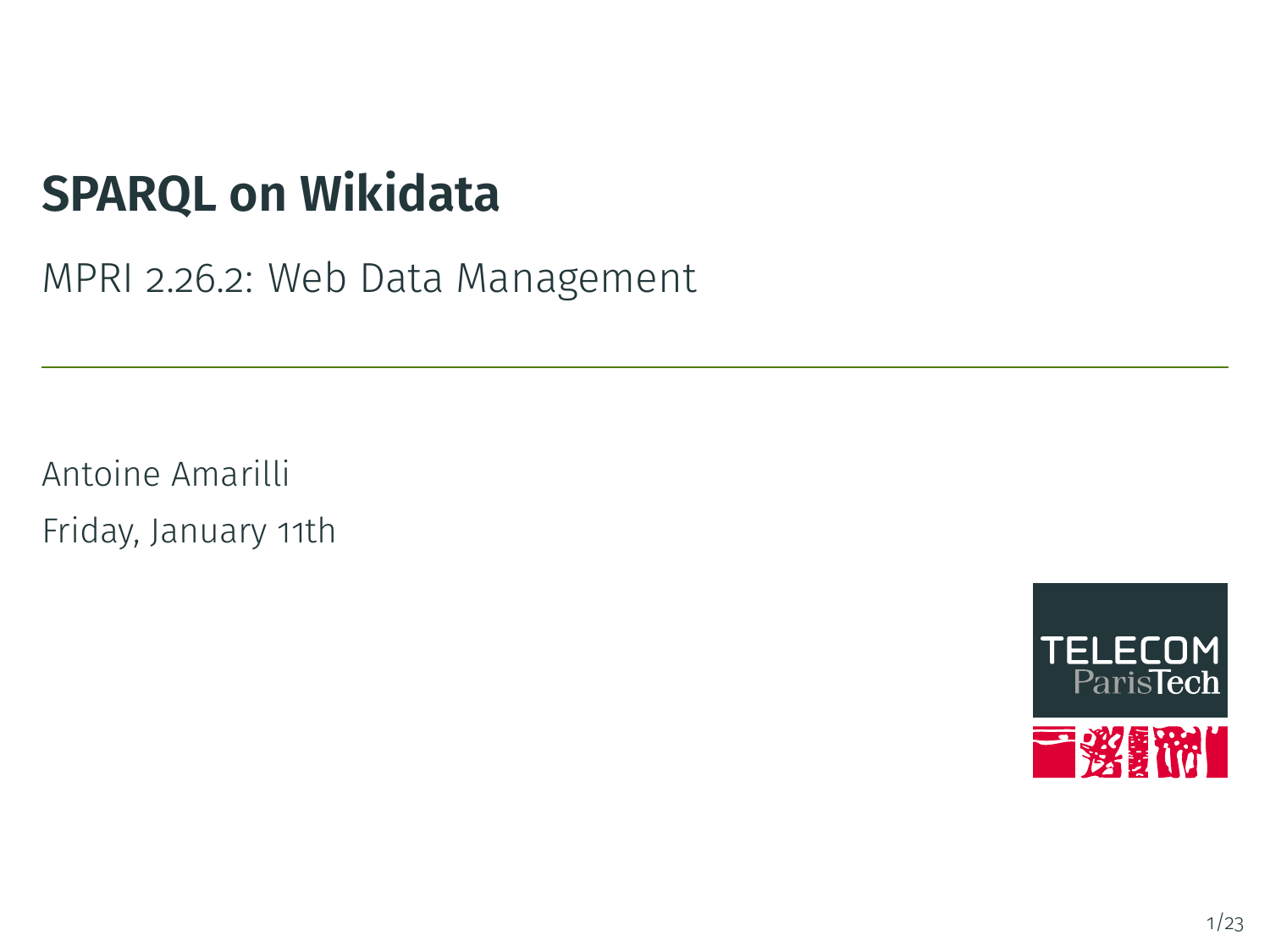### **General presentation**

- SPARQL: query language for RDF graphs
- Many KBs have a **SPARQL endpoint** with a Web interface
	- Wikidata <https://query.wikidata.org/>:
		- $\rightarrow$  serves around 5M requests per day,
		- $\rightarrow$  of which around **100k** are by humans
	- DBpedia <https://dbpedia.org/sparql>
	- YAGO <https://linkeddata1.calcul.u-psud.fr/sparql>
	- DBLP <http://dblp.rkbexplorer.com/sparql/>
	- INSEE <http://rdf.insee.fr/sparql>
	- BNF <http://data.bnf.fr/sparql/>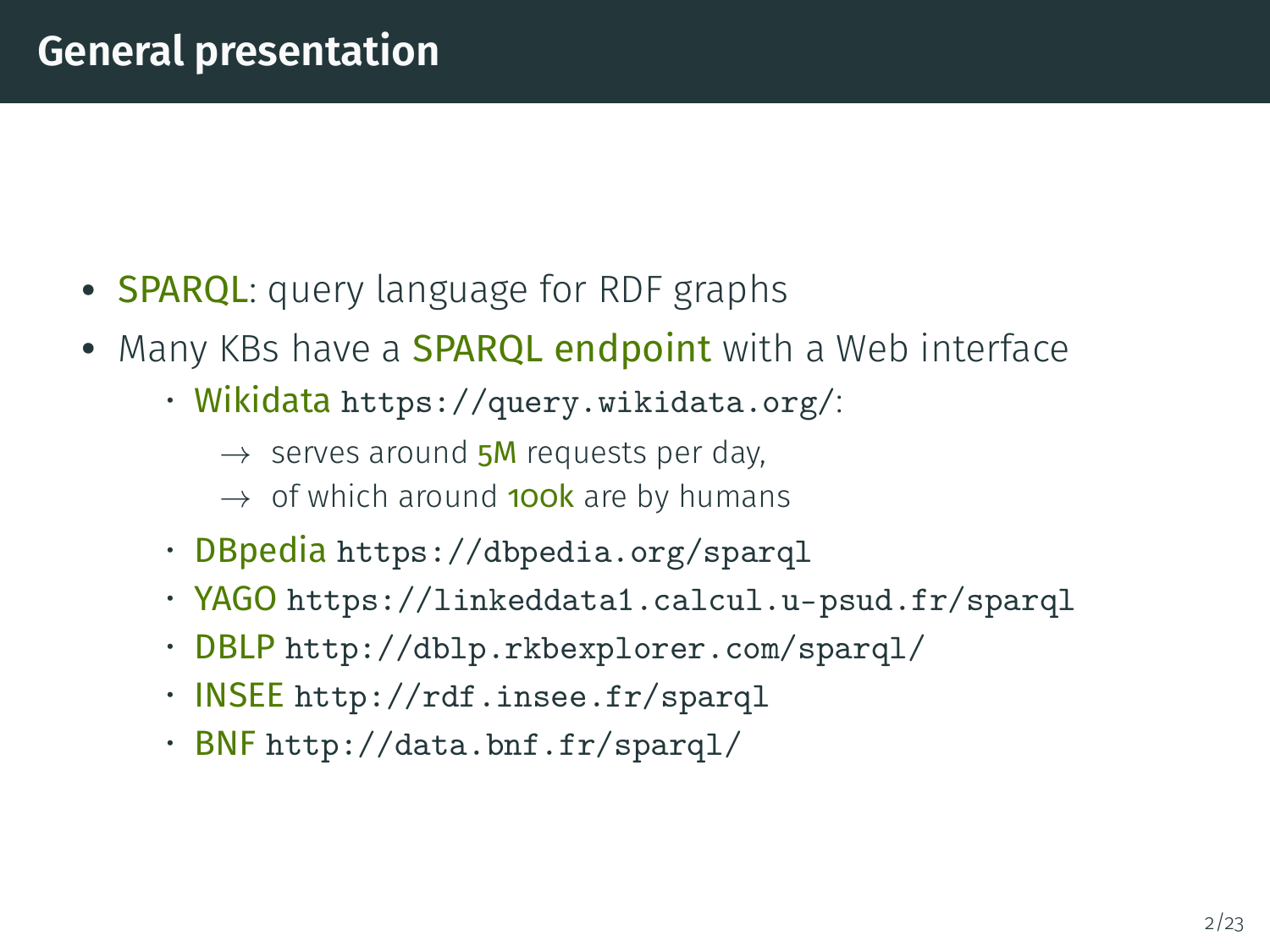**Prefixes** are declared with PREFIX (like in Turtle)

```
SELECT ?x ?y ?z WHERE {
  \# ... facts about ?x ?y ?z ...
  # syntax is similar to Turtle
}
```
- SELECT ... WHERE {...}, most queries
- ASK WHERE {...}, for Boolean queries
- CONSTRUCT {...} WHERE {...}, to build a graph (see later)
- DESCRIBE <entity>: return an implementation-dened description of an entity (set of facts about the entity)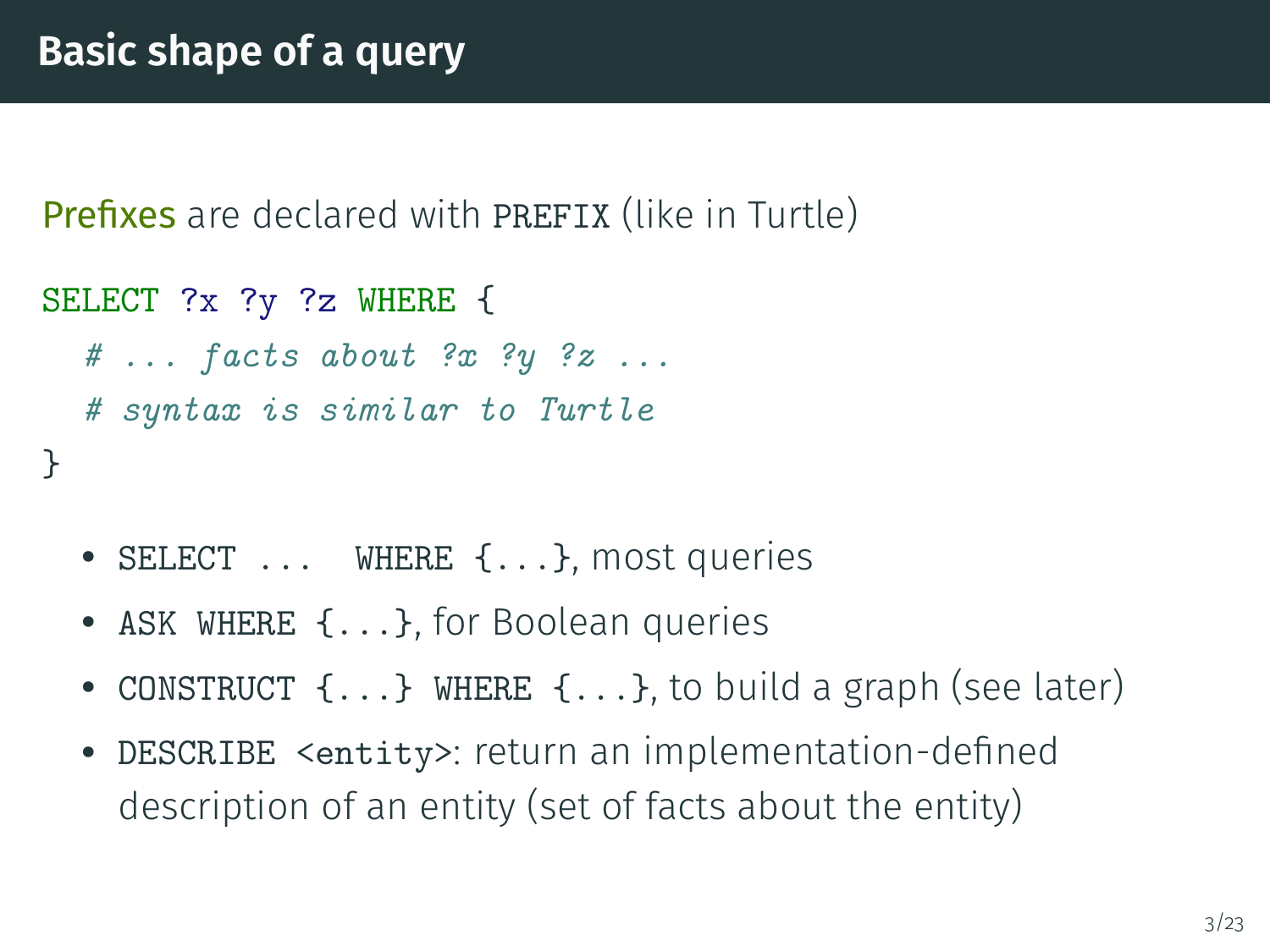## **Facts in the query body**

- You can put facts in the body of the query, using
	- $\cdot$  variables (selected in the query or not)
	- **constants** (from any namespace, or raw URIs)
	- **literals** (in any format)
	- **blank nodes** (e.g., with brackets; anonymous variables)
- For every way to assign the variables such that the pattern holds, produce a result

```
SELECT ?item WHERE
{
  ?item wdt:P31 wd:Q146.
}
```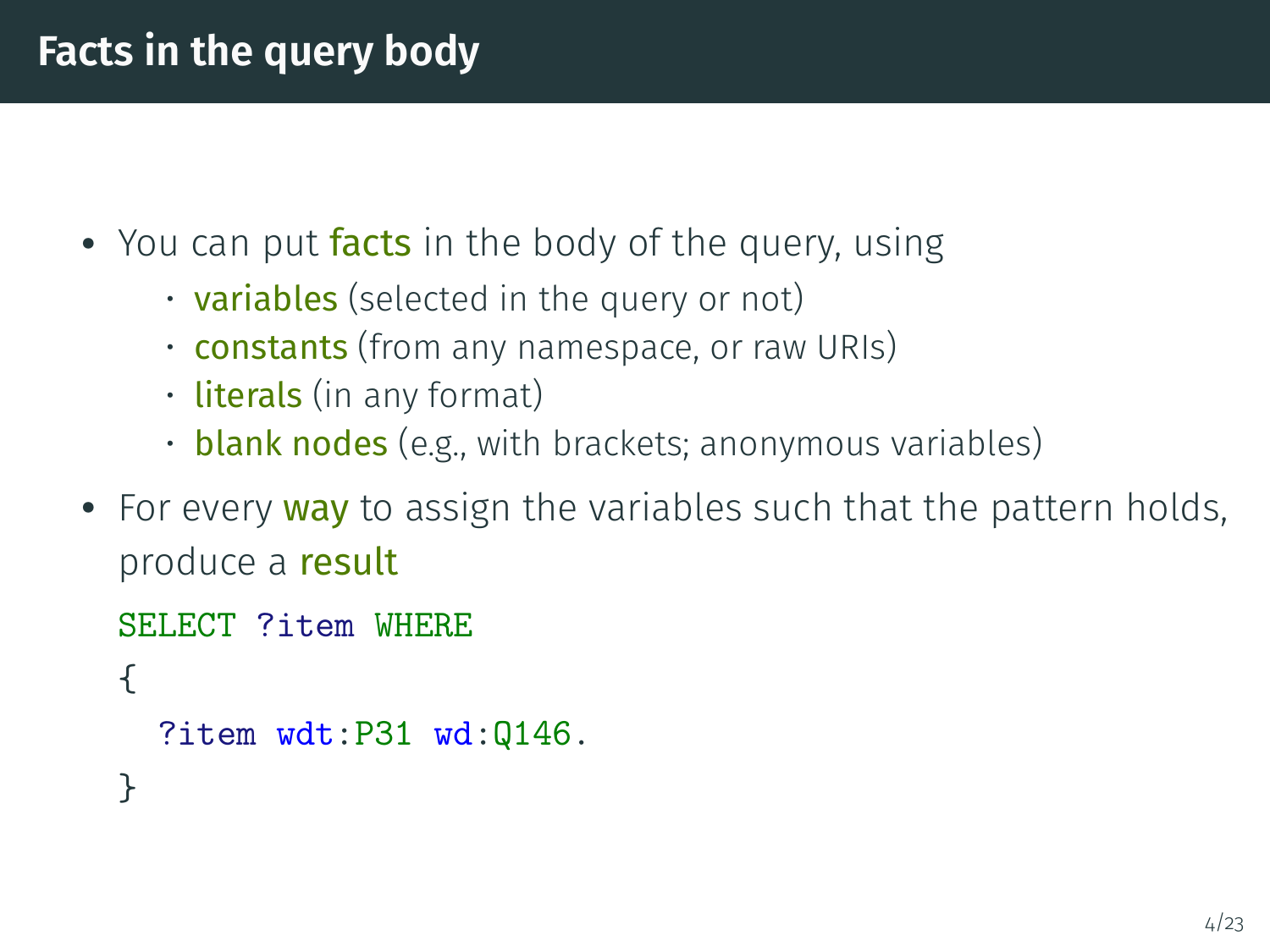Property paths allow us to use regular expressions in facts:

```
SELECT ?descendant
WHERE
{
  ?descendant (wdt:P22||wdt:P25) + wd:Q1339.
}
```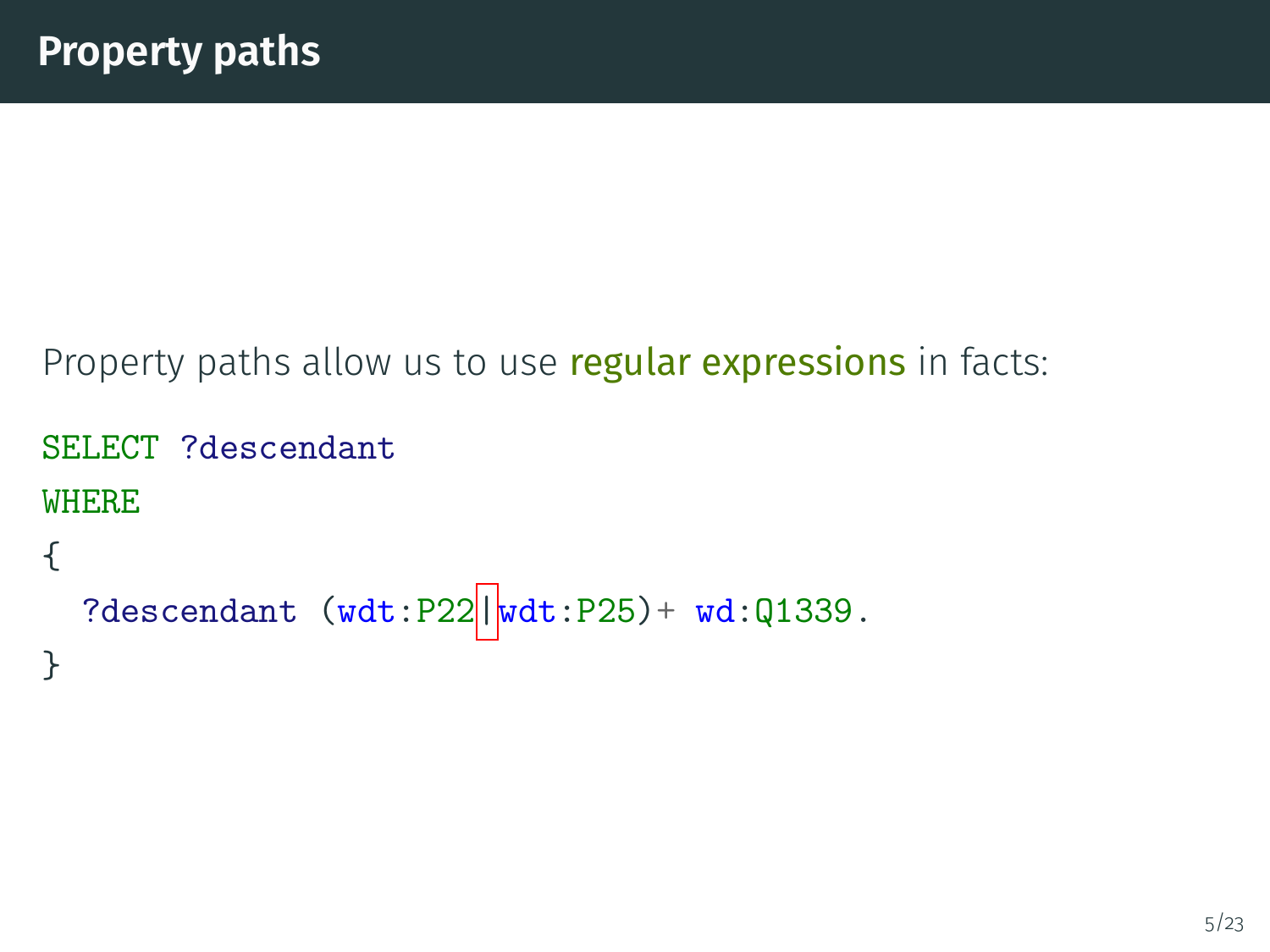- To avoid typing entity and property numbers in the query, you can use Ctrl+Space to search by name
- To avoid them in the results, you can use the label service: SERVICE wikibase:label
	- { bd:serviceParam wikibase:language "[AUTO\_LANGUAGE],en". }
- You can get this incantation with Ctrl-Space
- Automatically creates a variable ?xLabel for every variable ?x
- $\bullet\,$  This is done  $\mathsf{late}$  in the evaluation (e.g., cannot filter on them)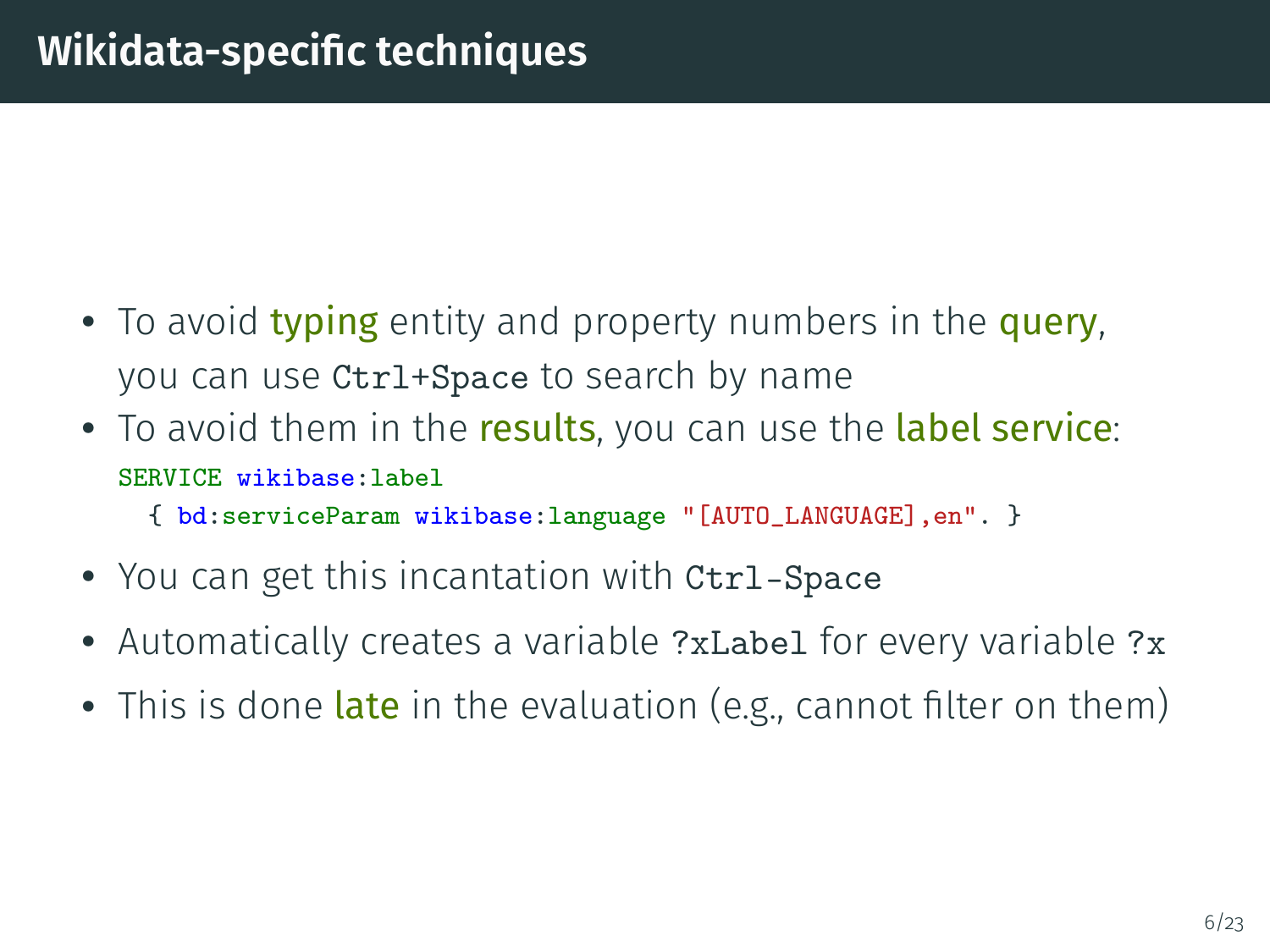#### LIMIT **and** ORDER

- <span id="page-6-0"></span>• To avoid returning too many results, you can use LIMIT
- Also useful to speed up the query

SELECT \* WHERE {

```
?s ?p ?o .
```
- } LIMIT 1000
- We can also **sort** (using the implicit order on types) SELECT ?country ?population WHERE { ?country wdt:P31/wdt:P279\* wd:Q3624078; wdt:P1082 ?population. } ORDER BY DESC(?population) LIMIT 10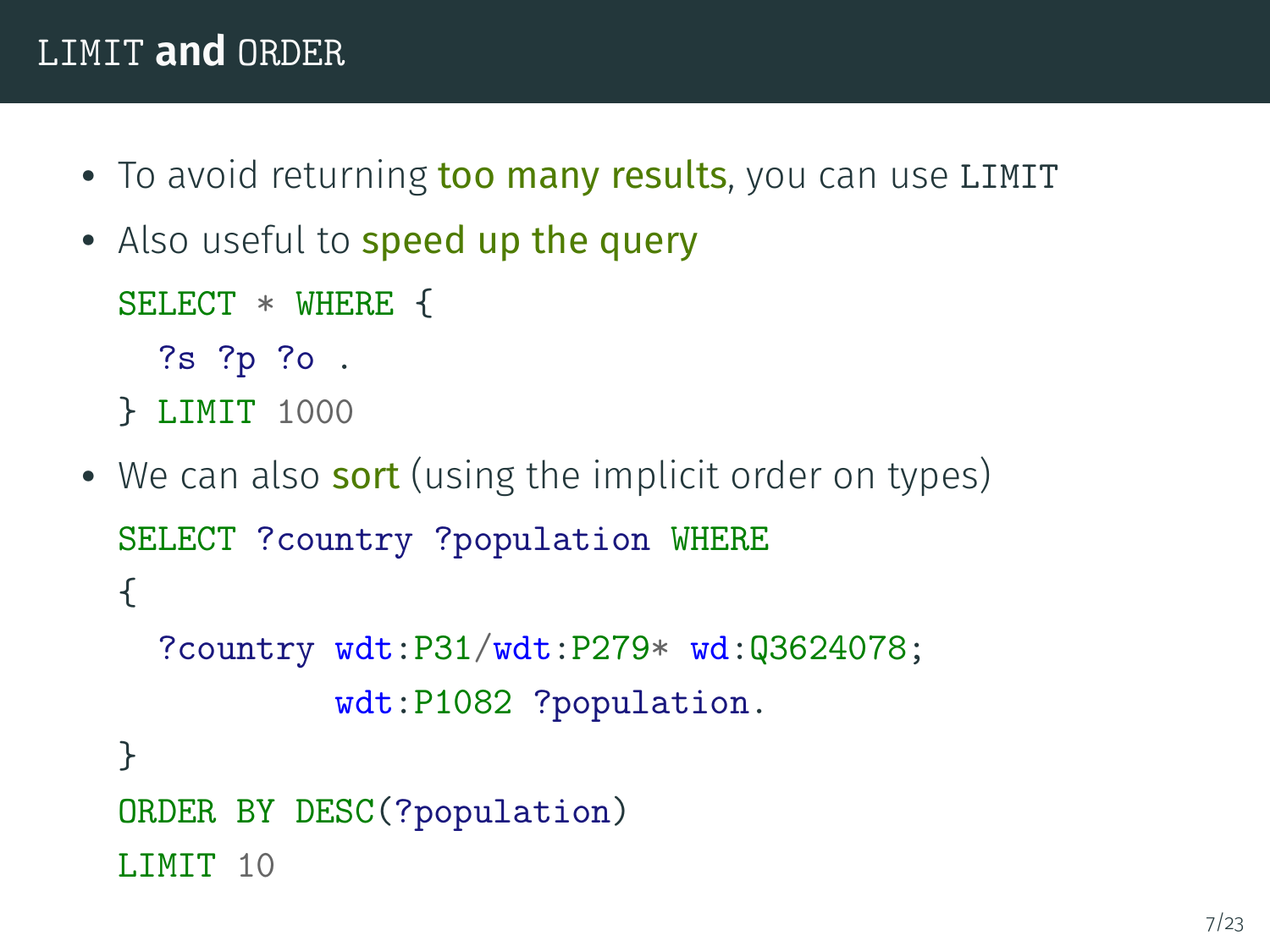- <span id="page-7-0"></span>• SPARQL has an open-world semantics on missing data
- Extend results if possible and keep them as-is otherwise SELECT ?book ?title ?publisher WHERE {

```
?book wdt:P50 wd:Q35610.
```

```
?book wdt:P1476 ?title.
```

```
OPTIONAL { ?book wdt:P123 ?publisher. }
```
}

# • Semantics:

- Consider **every solution** of what precedes
- $\cdot$  For each solution, run the optional query
- $\cdot$  If it produces outputs, **combine them** with the solution
- If it does not, leave the solution as-is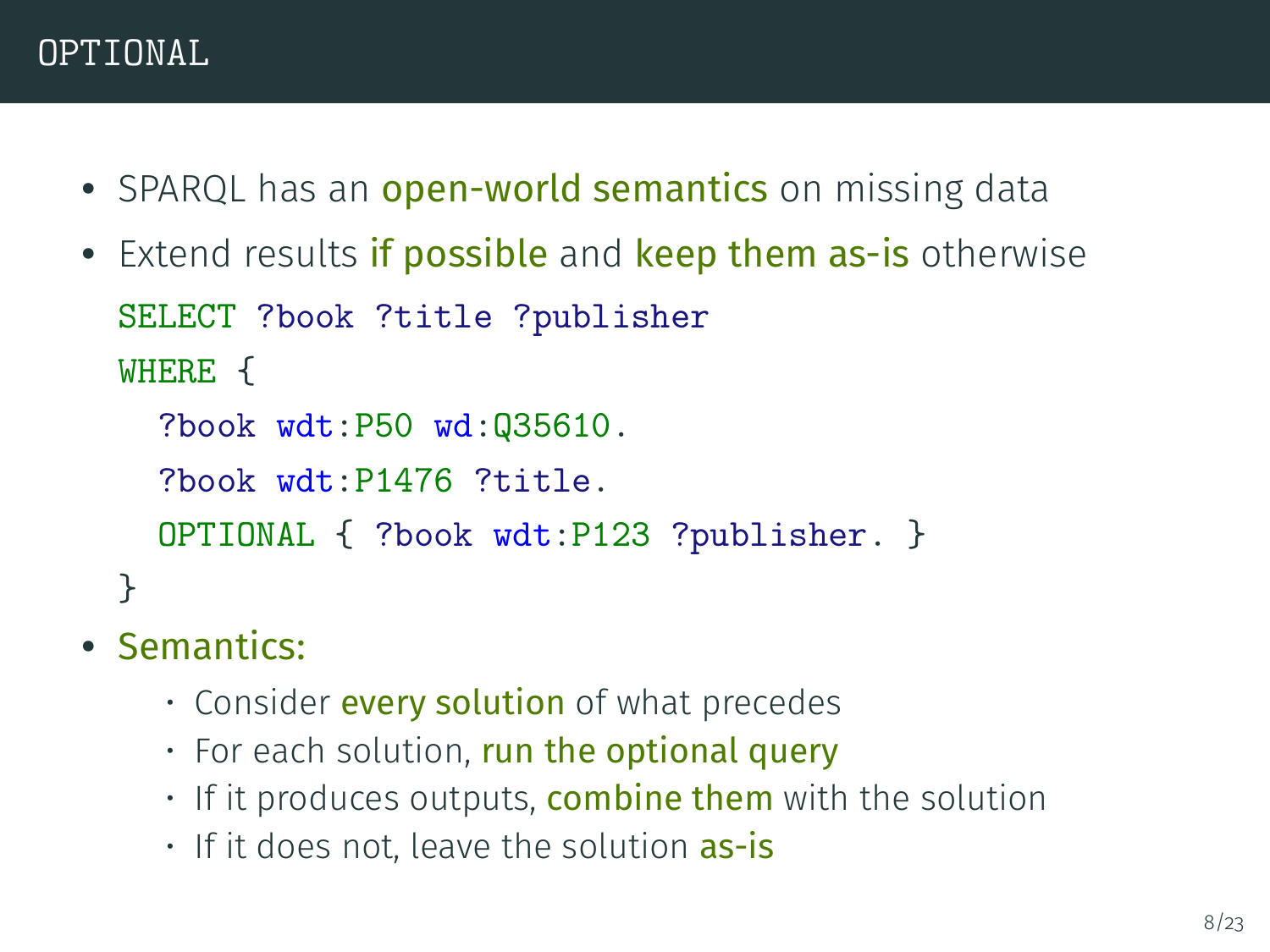### OPTIONAL **subtleties**

```
• The order of patterns matter!
  # selects people, which may have an image
 SELECT * WHERE {
   ?person rdf:type ex:Person
   OPTIONAL { ?person ex:image ?image }
 }
  # selects only people with an image
 SELECT * WHERE {
   OPTIONAL { ?person ex:image ?image }
    ?person rdf:type ex:Person
 }
```
• Makes the **computational complexity** much worse (query evaluation is **PSPACE-complete** in combined complexity) <https://arxiv.org/abs/0812.3788>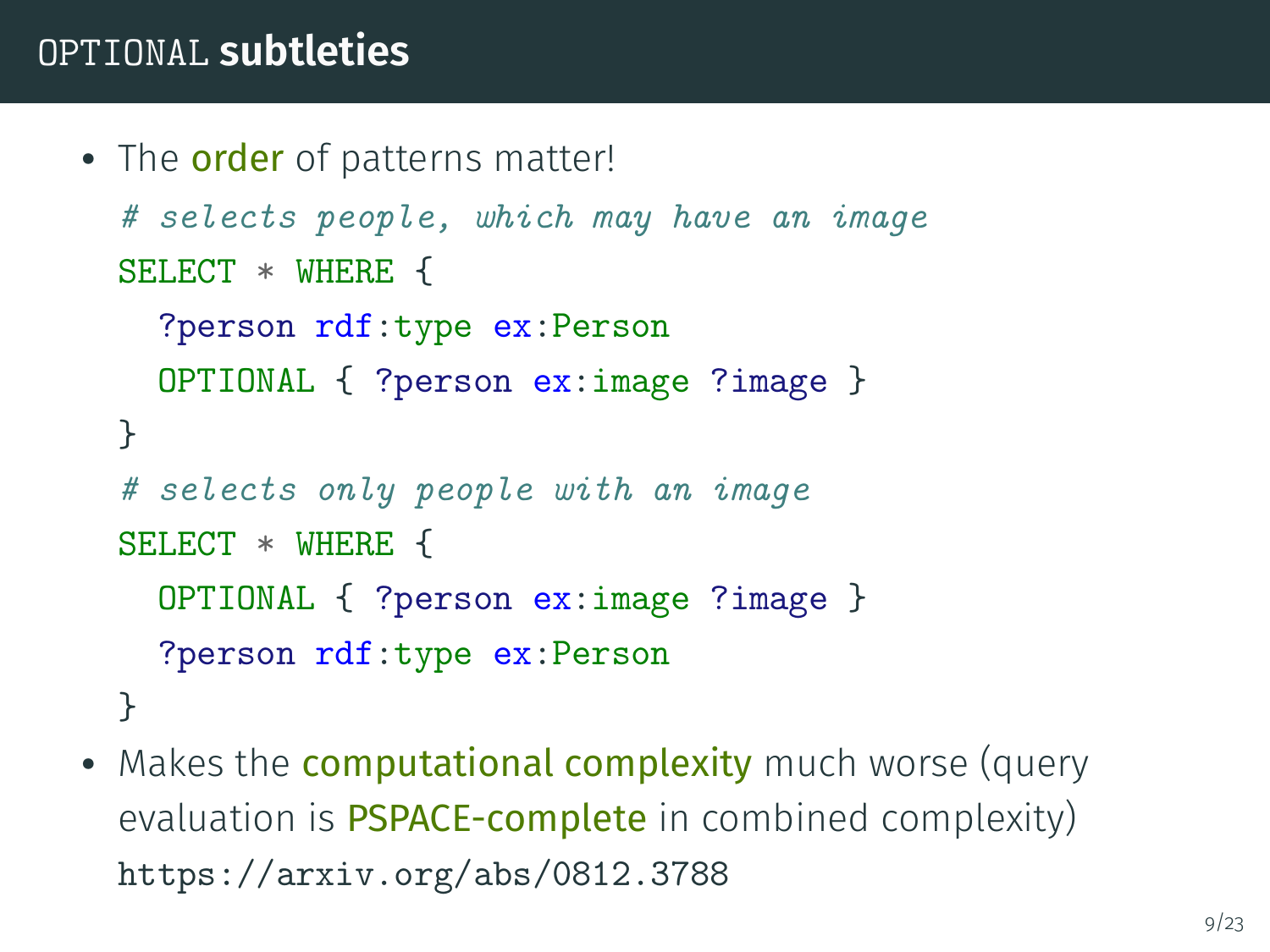<span id="page-9-0"></span>We can also **filter** query results based on conditions that cannot easily be expressed as a pattern of triples:

- Order **comparisons** on a value (e.g., "after 2015"); beware of types!
- String comparison and regexps
- Testing if a string is in some set (also: VALUES)
- Booleans, arithmetic operations, etc.

```
SELECT ?item ?bblid
WHERE {
    ?item wdt:P2580 ?bblid .
    FILTER(!REGEX(STR(?bblid),
      "\hat{[A-Za-z]}[-.0-9A-Za-z]{1}
```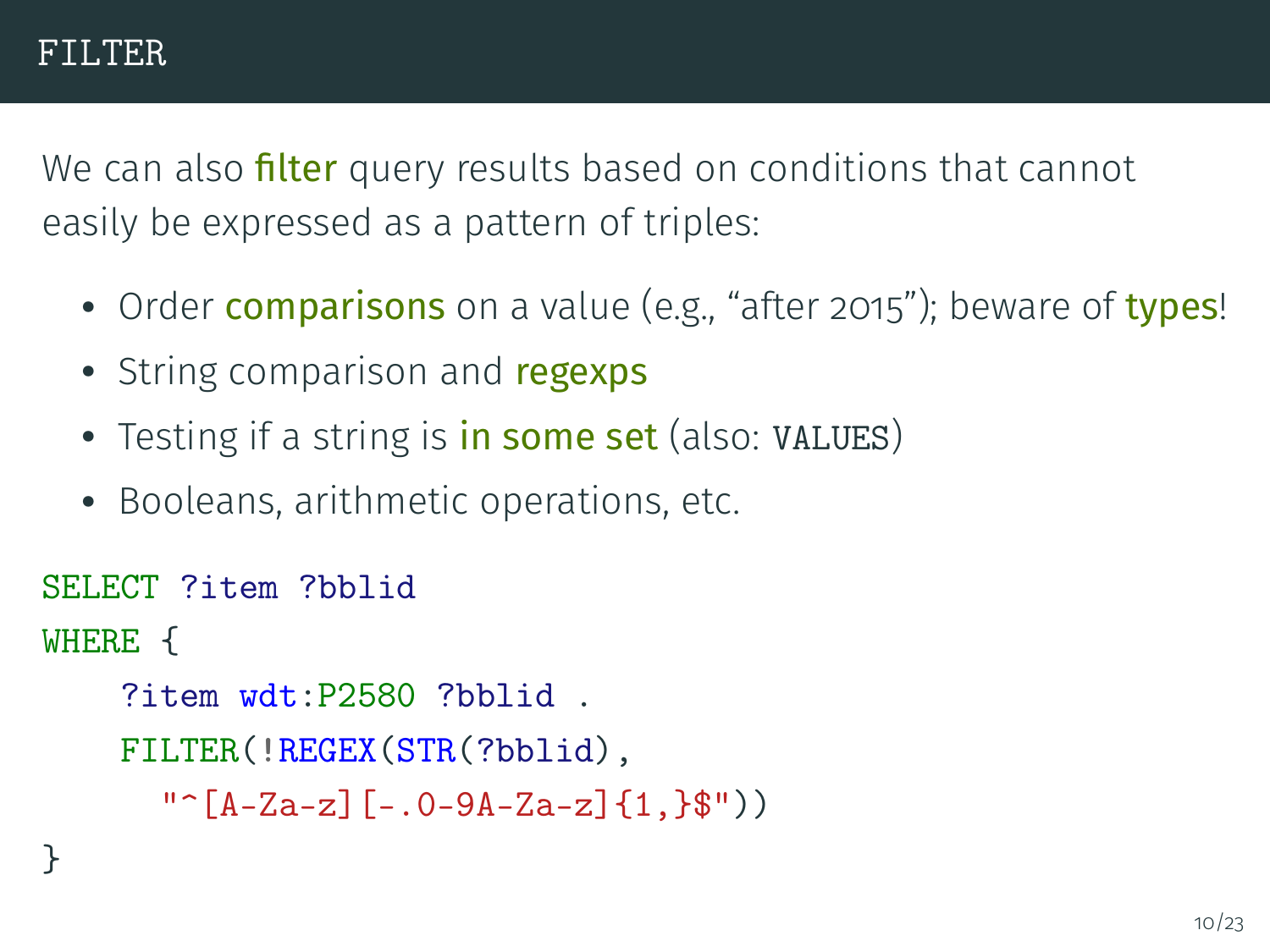- <span id="page-10-0"></span>• Like in SQL:
	- Group the results according to the value of some variables
	- Compute some **aggregate** within each group

```
SELECT ?country (MAX(?population) AS ?maxPop)
WHERE
{
  ?city wdt:P31/wdt:P279* wd:Q515;
        wdt:P17 ?country;
        wdt:P1082 ?population.
}
GROUP BY ?country
```
- Can use HAVING to filter out some groups
- Can be useful with nested queries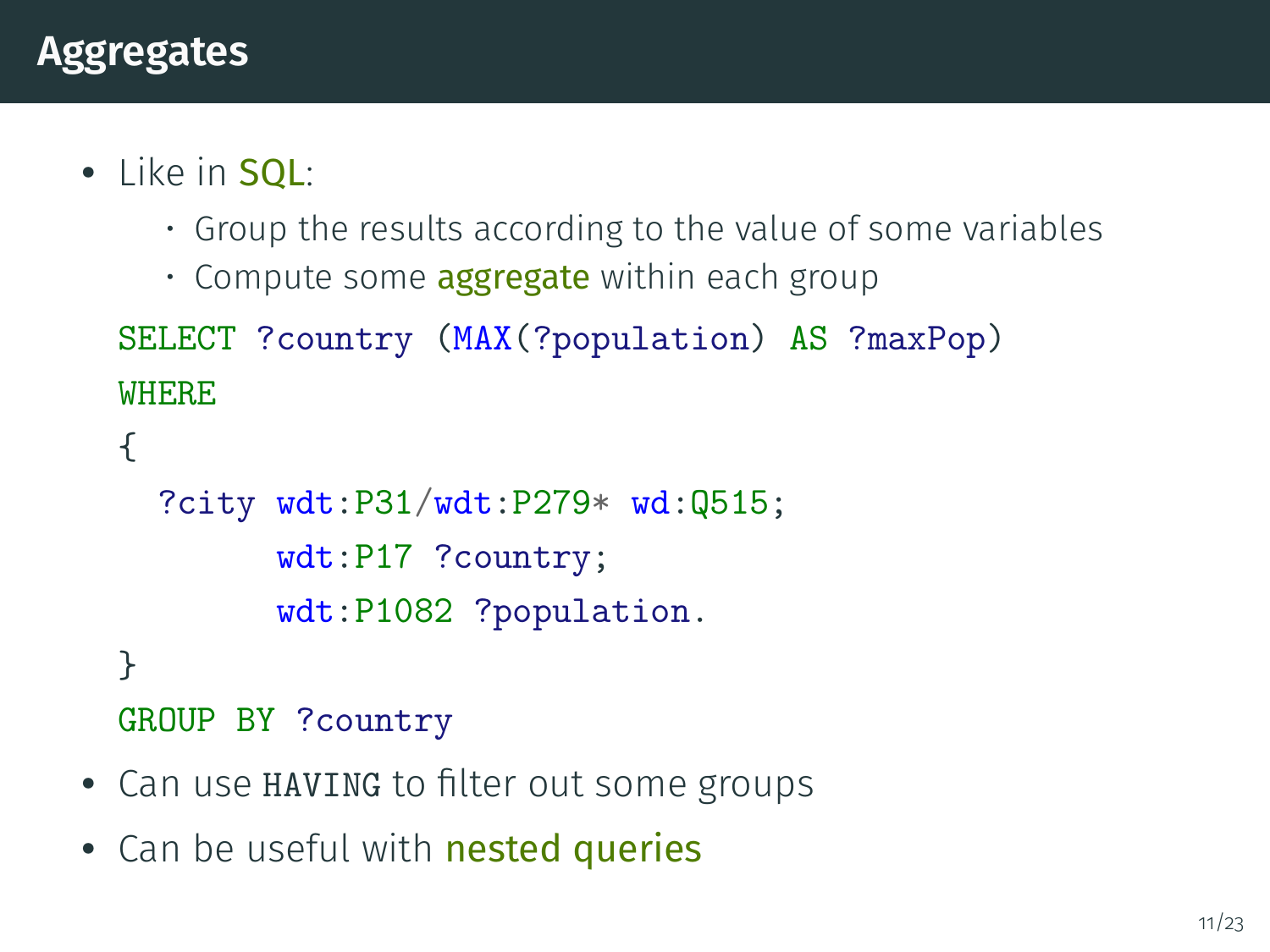### **DISTINCT**

- We can get duplicate results, e.g.,
	- When **projecting away** variables
	- When **multiple paths** exist SELECT ?class WHERE { wd:Q6602 wdt:P31/wdt:P279\* ?class . }
- We can remove duplicates with SELECT DISTINCT
- For *projection* it can be faster to use FILTER EXISTS
- SELECT REDUCED (in theory) to tell the optimizer you do not care about multiplicity
- Also COUNT (DISTINCT ?x) to count distinct values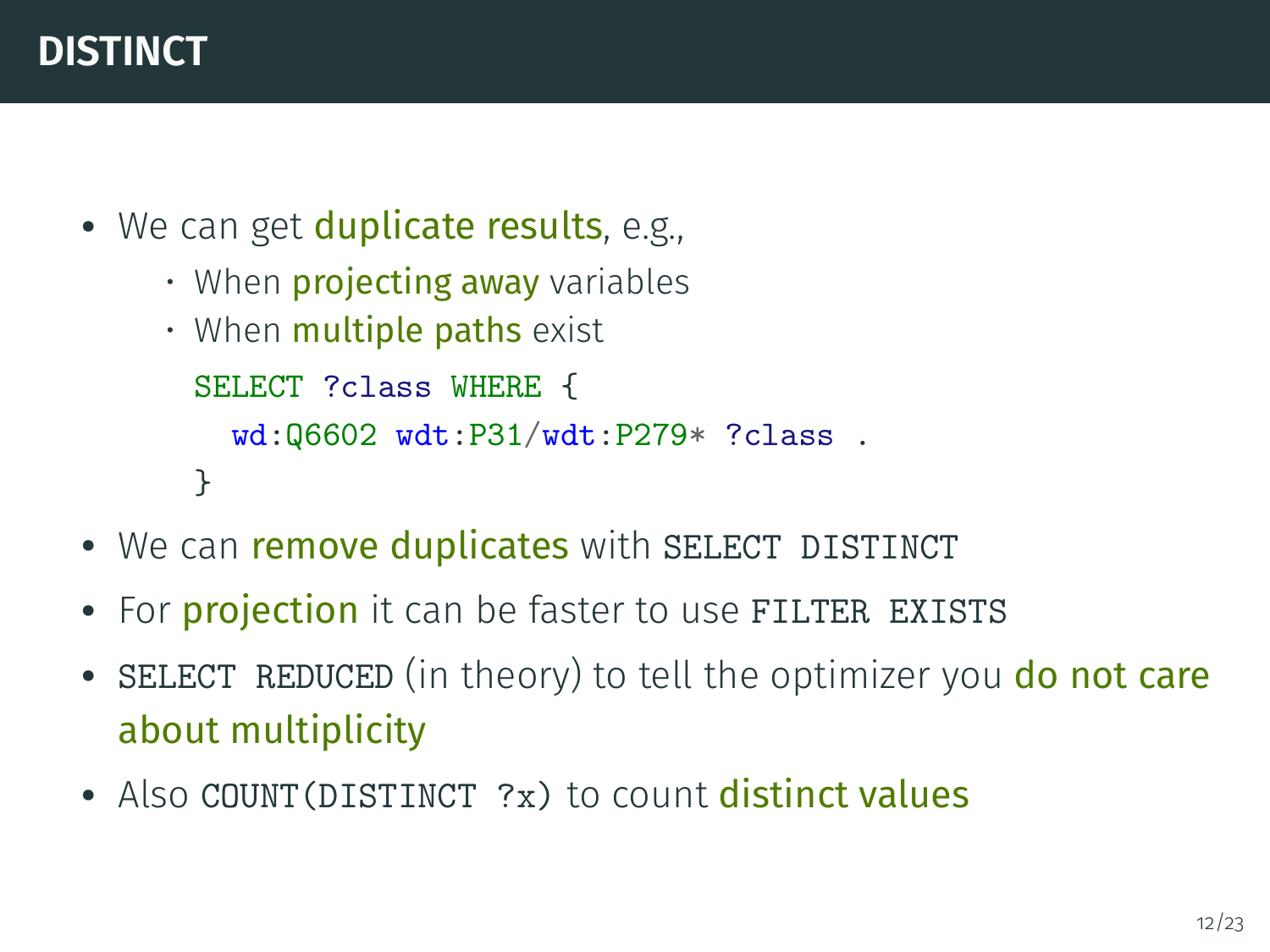- We can substract a set of results from another with MINUS
- Often, what we really want is FILTER NOT EXISTS, i.e., testing that a match cannot be extended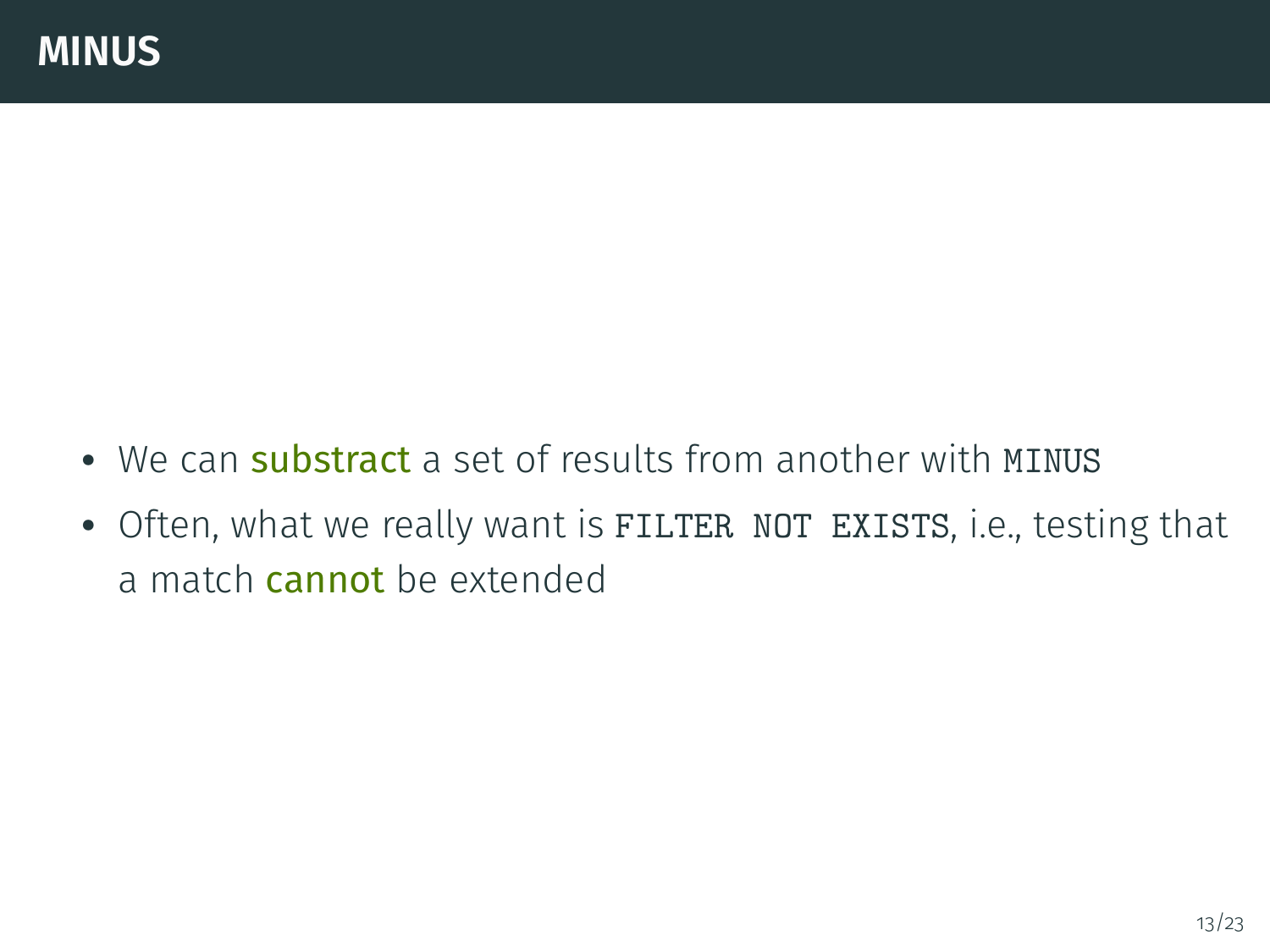# Reified triples: quantifiers, sources, etc. (Wikidata-specific)

- <span id="page-13-0"></span>• The default way to talk about Wikidata facts does not talk about ranks, qualifiers, sources
- By default, only shows the facts with the highest available rank
- To talk about ranks, qualifiers, sources, you need to reify and use a different namespace

```
wd:Q12418 p:P186 ?stmt1. # Mona Lisa: material used: ?stmt1
?stmt1 ps:P186 wd:Q296955. # value: oil paint
wd:Q12418 p:P186 ?stmt2. # Mona Lisa: material used: ?stmt2
?stmt2 ps:P186 wd:Q291034. # value: poplar wood
?stmt2 pq:P518 wd:Q861259. # qualifier: applies to part: painting surface
wd:Q12418 p:P186 ?stmt3. # Mona Lisa: material used: ?stmt3
?stmt3 ps:P186 wd:Q287. # value: wood
?stmt3 pq:P518 wd:Q1737943.# qualifier: applies to part: stretcher bar
```
- ?stmt3 pq:P580 1951. # qualifier: start time: 1951 (pseudo-syntax)
	- This is not the same as usual RDF reification!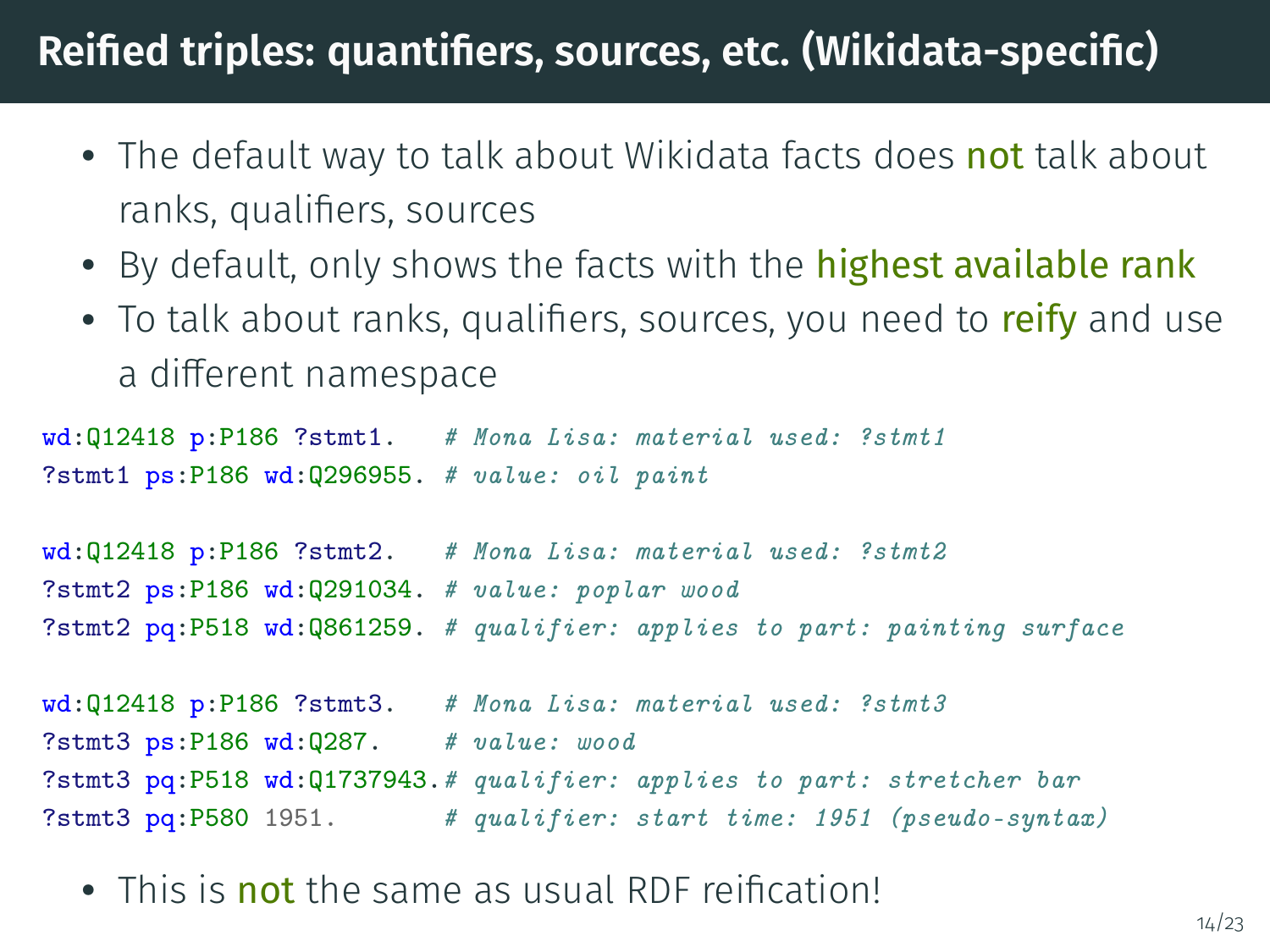• Some value (known to be unknown) are represented by blank nodes

[https://www.wikidata.org/wiki/Wikidata:](https://www.wikidata.org/wiki/Wikidata:SPARQL_query_service/queries/examples#Humans_whose_gender_we_know_we_don)

[SPARQL\\_query\\_service/queries/examples#Humans\\_whose\\_gender\\_we\\_know\\_we\\_don't\\_know](https://www.wikidata.org/wiki/Wikidata:SPARQL_query_service/queries/examples#Humans_whose_gender_we_know_we_don)

• No value (known not to exist) represented with rdf:type

[https://www.wikidata.org/wiki/Wikidata:](https://www.wikidata.org/wiki/Wikidata:SPARQL_query_service/queries/examples#Humans_whose_gender_we_know_we_don)

[SPARQL\\_query\\_service/queries/examples#Humans\\_whose\\_gender\\_we\\_know\\_we\\_don't\\_know](https://www.wikidata.org/wiki/Wikidata:SPARQL_query_service/queries/examples#Humans_whose_gender_we_know_we_don)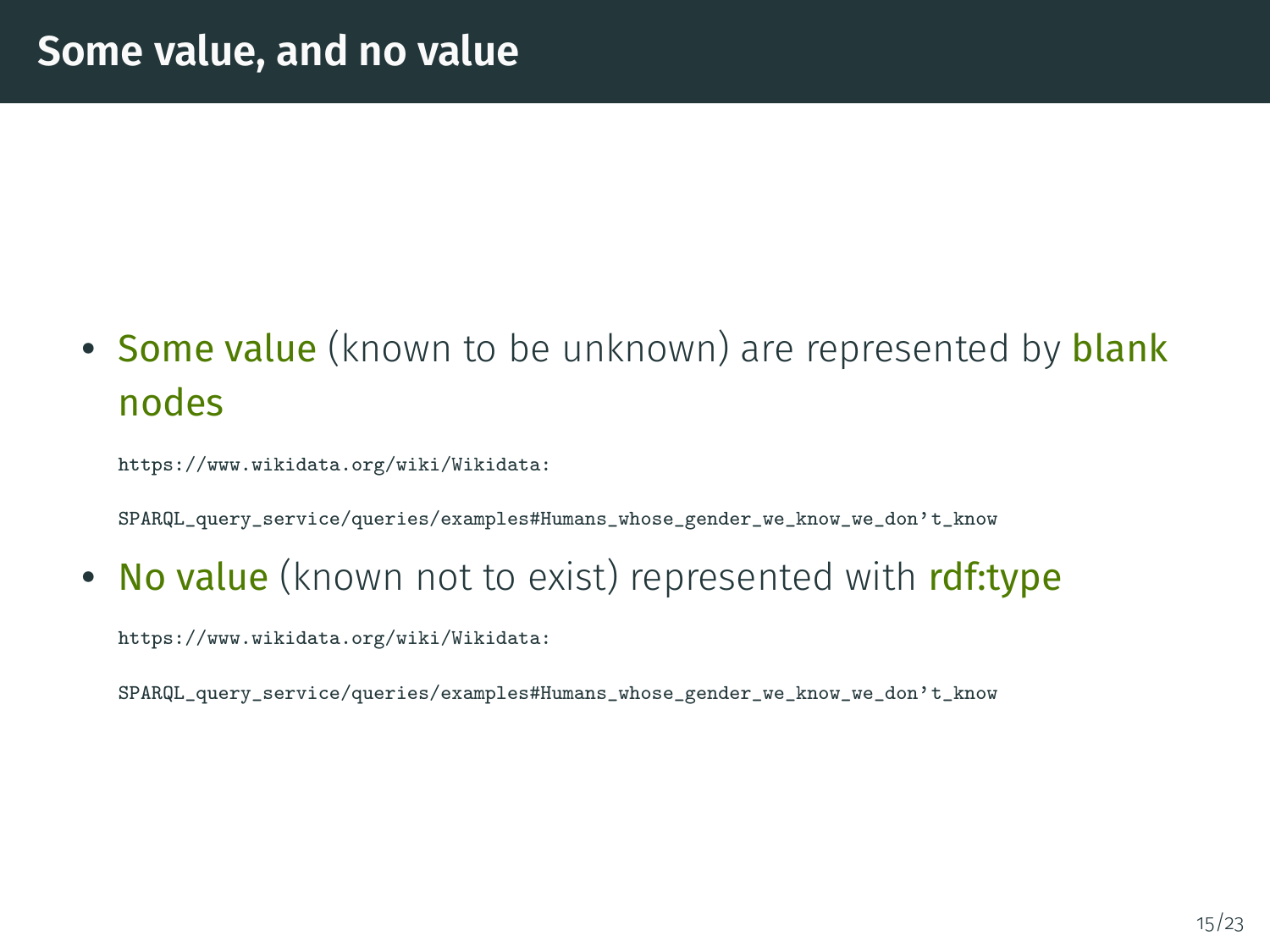- CONSTRUCT keyword to build RDF facts to be returned instead of rows
- UNION, to union the results of two queries (may have different variables)
- BIND, to introduce new variables for arithmetic expressions, etc. (but may harm query optimization)
- BOUND, to test if a variable has been bound (e.g., with OPTIONAL)
- Renaming variables in the SELECT clause with AS
- VALUES to define tables of values in results
- Querying from **multiple files** (not useful for SPARQL endpoints)
- Many other keywords...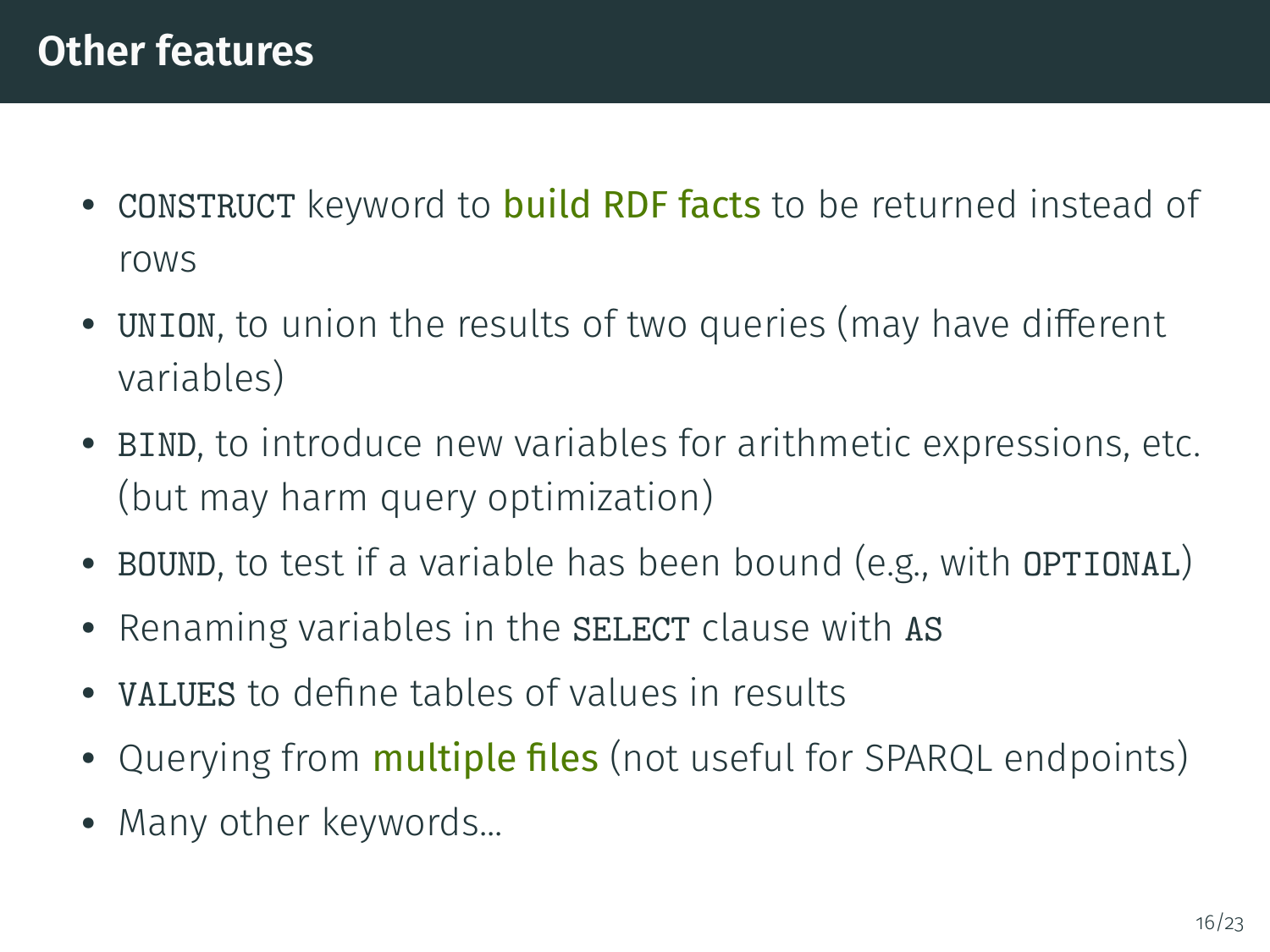- <span id="page-16-0"></span>• BlazeGraph allows different visualizations of the resulting data
- Can change the default visualization with a #defaultView comment
- Some possible views (cf links):
	- [Map](https://bitly.com/2M2jIJd)
	- [Timeline](https://bit.ly/2CbGVnE)
	- [Dimensions](https://bit.ly/2TJTu0F)
	- [Graph](https://bit.ly/2D3KL3Q) (and way to retrieve deprecated values)
	- [Tree](https://bit.ly/2RNgMpe)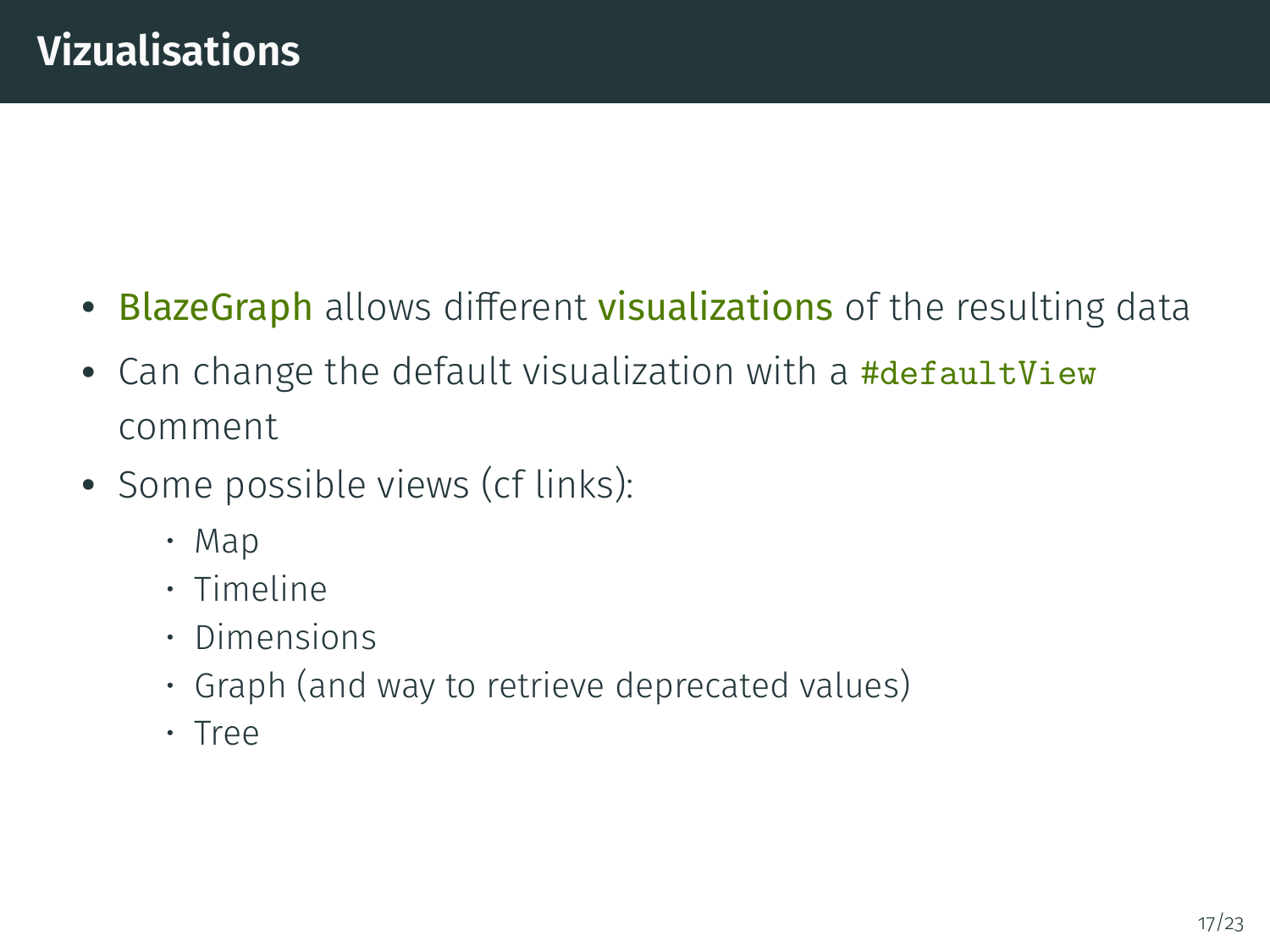# **Federation**

- You can query external SPARQL endpoints with SERVICE
- **Semantics:** the service runs the query for each answer
- Tricky in terms of **performance** and **uptime**
- Wikidata allows federation with a **specific list of other sources**

[www.mediawiki.org/wiki/Wikidata\\_Query\\_Service/User\\_Manual/SPARQL\\_Federation\\_endpoints](www.mediawiki.org/wiki/Wikidata_Query_Service/User_Manual/SPARQL_Federation_endpoints)

- Example: OSM has a SPARQL endpoint <https://sophox.org/>
- Example (link): [Places near me with known opening hours](https://bit.ly/2FoDq1p)
- Some special services:
	- Get labels of elements SERVICE wikibase: label
	- · Search around point SERVICE wikibase: around
	- Search within hox SERVICE wikibase: box
	- Query Wikipedia from Wikibase

[https://www.mediawiki.org/wiki/Wikidata\\_Query\\_Service/User\\_Manual/MWAPI](https://www.mediawiki.org/wiki/Wikidata_Query_Service/User_Manual/MWAPI) Useful for page links, categories...

• Another experimental way <https://www.mediawiki.org/wiki/MW2SPARQL>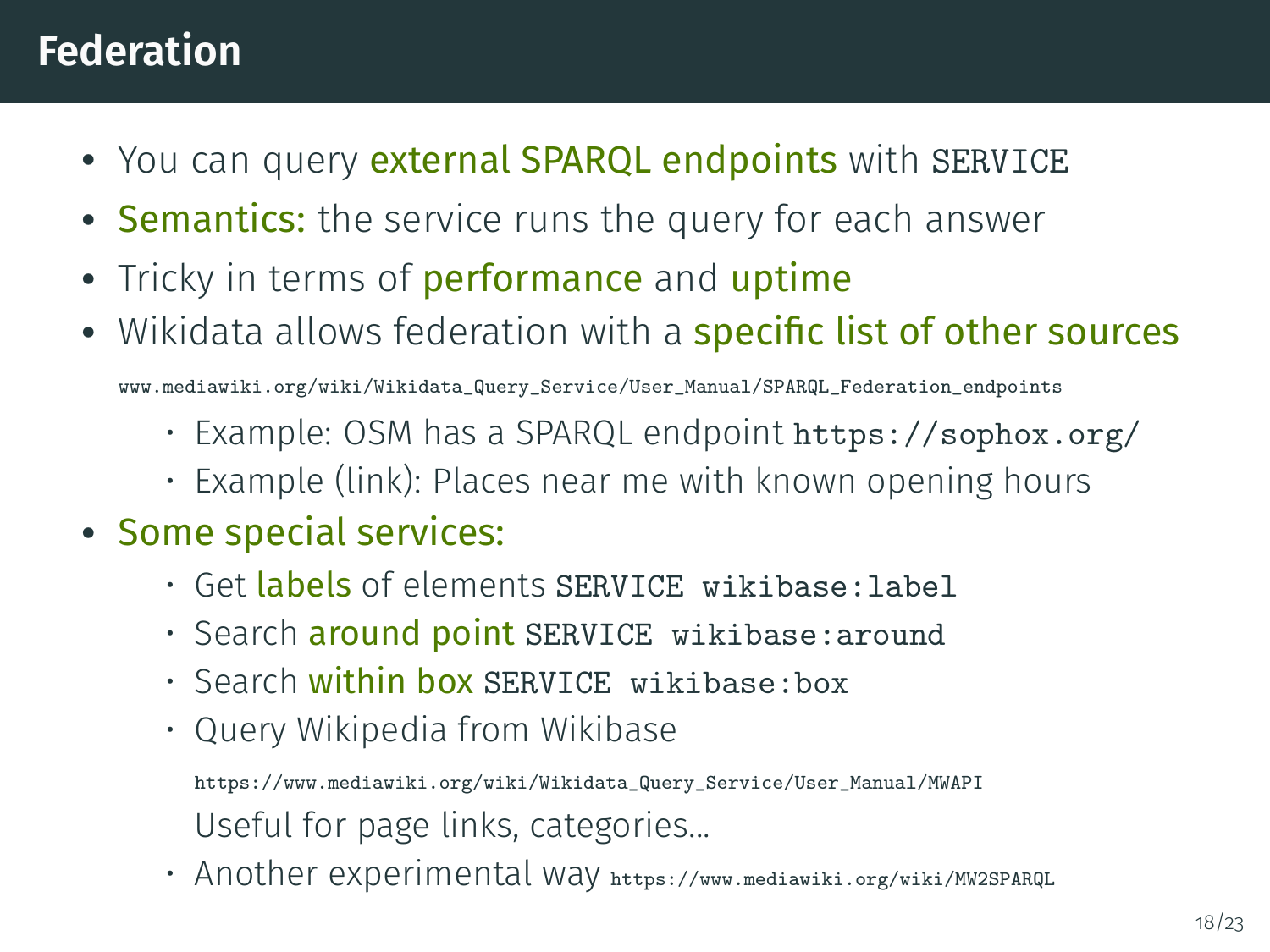- Running SPARQL queries is <mark>often slow</mark>
- Main reasons:
	- SPARQL engines are not as **mature** as, e.g., relational databases
	- $\cdot$  No fixed schema makes it hard to leverage properties of the data
	- $\cdot$  No fixed choice of **indexes**
	- Cardinality estimation is complicated
- $\rightarrow$  SPARQL endpoints such as the Wikidata Query Service impose a **timeout** (60 seconds)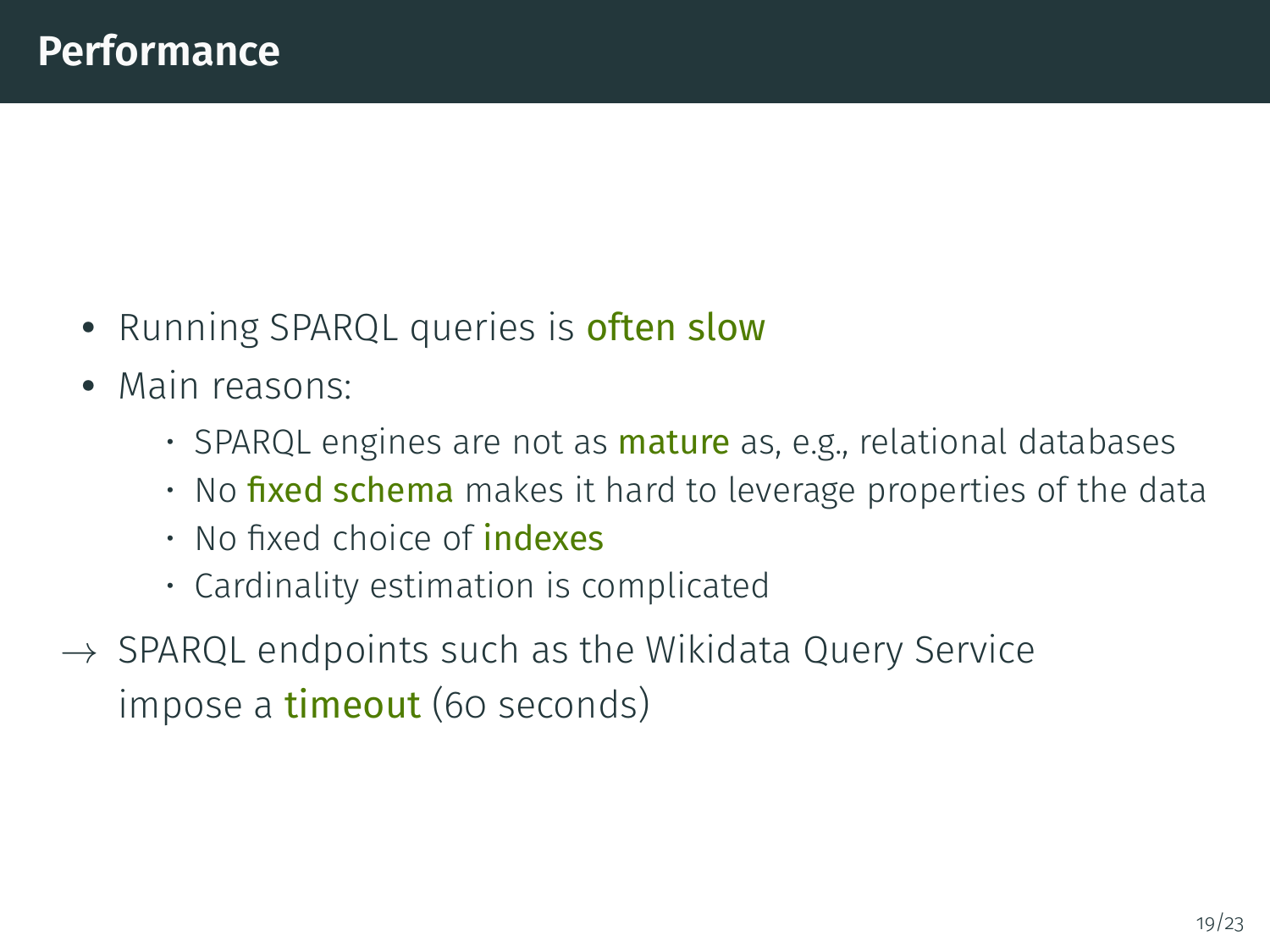- Complicated issue, and depends on the underlying engine!
- Blazegraph has support for some optimization, e.g., reordering the query (sometimes needs to be disabled)
- Explain mode to see the execution plan of a query (ad hoc) [https://www.wikidata.org/wiki/Wikidata:](https://www.wikidata.org/wiki/Wikidata:SPARQL_query_service/query_optimization) [SPARQL\\_query\\_service/query\\_optimization](https://www.wikidata.org/wiki/Wikidata:SPARQL_query_service/query_optimization)
- Blazegraph supports <mark>query hints</mark> to the optimizer (very ad hoc)
- Paths of properties and stars are especially problematic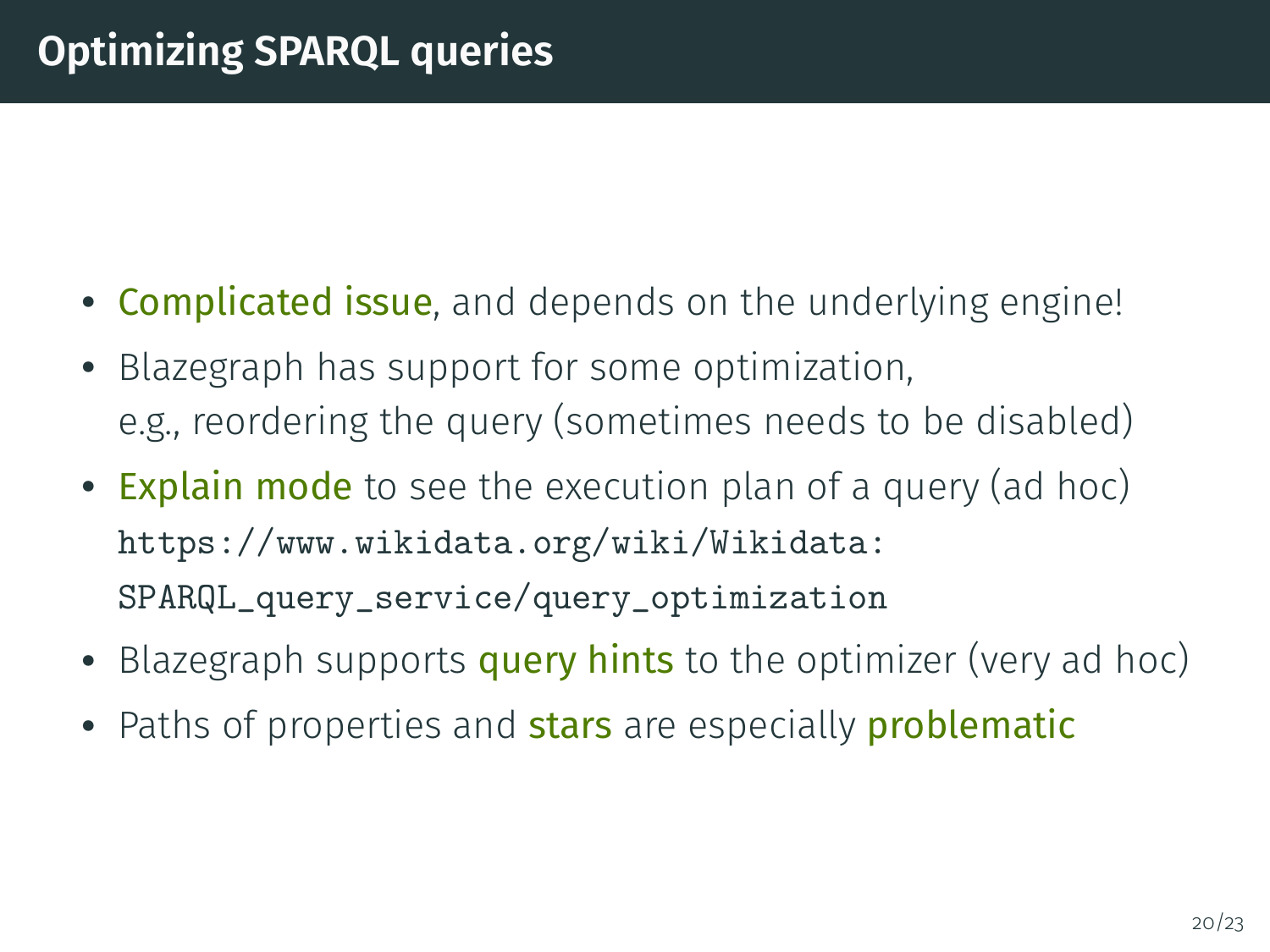- The data on <query.wikidata.org> is a mirror of Wikidata
- Synchronisation is automated but can have delays, e.g., 1 hour
- There can be *inconsistencies* across mirrors of <query.wikidata.org>, hence inconsistent results!
- <https://grafana.wikimedia.org/d/000000489/wikidata-query-service?orgId=1&panelId=8&fullscreen>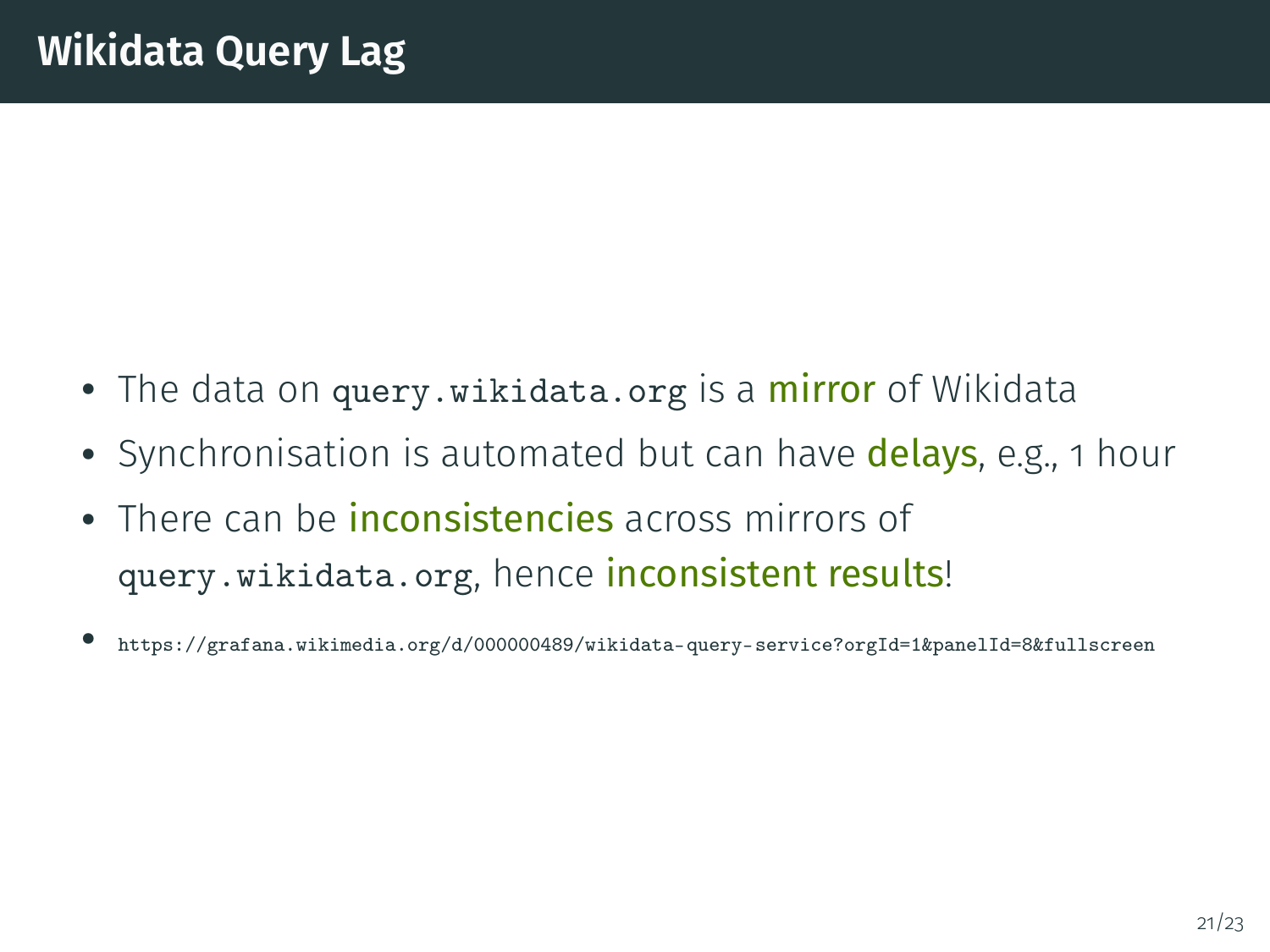- SPARUL: support for modifying the dataset (INSERT/DELETE)
- In the property graph model: Cypher (Neo4j) and Gremlin
- GraphQL